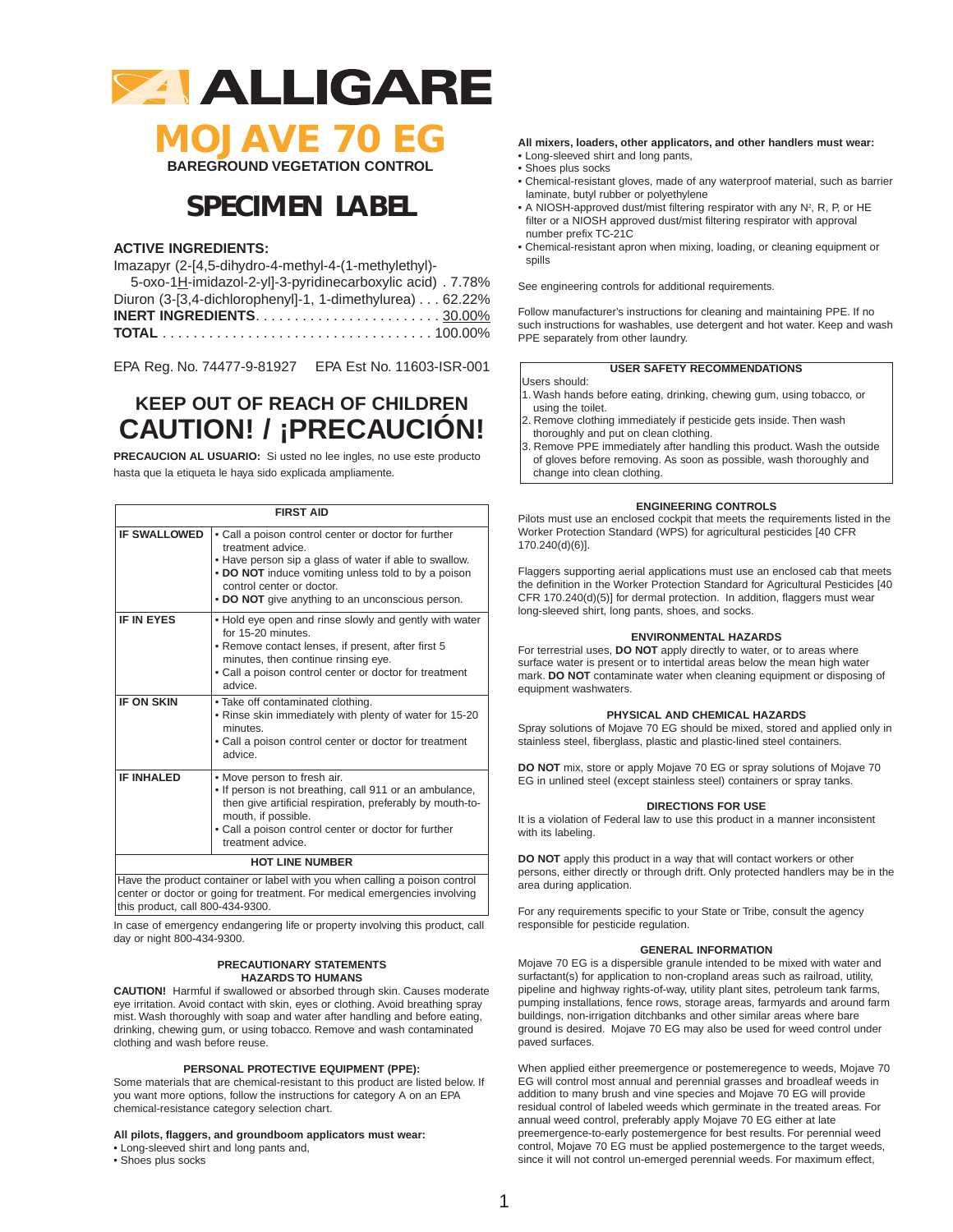weeds should be growing vigorously at the time of postemergence application and the spray solution should include a surfactant (See **ADJUVANTS** Section for recommendations.) Mojave 70 EG solutions may be broadcast by using ground or aerial equipment, or may be applied as a spot treatment by using low-volume techniques.

### **PRECAUTIONS FOR AVOIDING INJURY TO NON-TARGET PLANTS**

Mojave 70 EG can occasionally affect non-target or untreated plants by root uptake of the herbicide. Injury or loss of non-target plants may result if Mojave 70 EG is applied onto or near desirable plants, or to areas where their roots extend, or in areas where treated soil may be washed or moved within their drip line.

Mojave 70 EG may injure or kill most desirable plants and crops. Avoid applications of Mojave 70 EG to powdery-dry soil or sand soils when there is little likelihood of rainfall soon after treatment, since subsequent off-target movement of treated soil by water and/or wind may cause damage to adjacent desirable plants or crops.

#### **IMPORTANT**

**DO NOT** use on food or feed crops. **DO NOT** treat irrigation ditches or water used for crop irrigation or for domestic purposes. Keep away from fertilizers, insecticides, fungicides and seeds. **DO NOT** drain or flush equipment on or near desirable plants, or on areas where their roots may extend, or in locations where the chemical may be washed or moved within their dripline. **DO NOT** use on lawns, walks, driveways, tennis courts or similar areas. **DO NOT** side trim desirable vegetation with this product. Exercise precautions to prevent spray drift onto desirable plants.

The maximum application rate per application in areas of high rainfall or dense vegetation is 12.0 pounds diuron active ingredient per acre. This is equivalent to 19.0 pounds Mojave 70 EG per acre. For all other areas, the maximum application rate per acre is 8.0 pounds diuron active ingredient per acre. This is equivalent to 13 pounds Mojave 70 EG per acre. Apply a maximum of two applications per year. Allow a minimum of 90 days between applications.

#### **This product is NOT registered for use in California.**

Clean application equipment after using this product by thoroughly flushing with water.

#### **NON-AGRICULTURAL USE REQUIREMENTS**

The requirements in this box apply to uses of this product that are NOT within the scope of the Worker Protection Standard (WPS) for agricultural pesticides (40 CFR Part 170). The WPS applies when this product is used to produce agricultural plants on farms, forests, nurseries, or greenhouses.

Noncrop weed control is not within the scope of the Worker Protection Standard. See the GENERAL INFORMATION section of this label for a description of noncrop sites.

**DO NOT** enter treated areas without protective clothing until sprays have dried.

#### **SPRAY DRIFT MANAGEMENT**

The following information is provided as general guidance for managing spray drift. Specific use recommendations for Mojave 70 EG may differ, depending on the application technique used and the vegetation management objective.

Avoiding spray drift at the application site is the responsibility of the applicator. The interaction of many equipment-and-weather-related factors determine the potential for spray drift. The applicator and the grower are responsible for considering all these factors when making decisions.

Spray drift from applying this product may result in damage to sensitive plants adjacent to the treatment area. Only apply this product when the potential for drift to these and other adjacent sensitive areas (e.g. residential areas, bodies of water, known habitat for threatened or endangered species, or non-target crops) is minimal. **DO NOT** apply when the following conditions exist that increase the likelihood of spray drift from intended targets: high or gusty winds, high temperatures, low humidity, temperature inversions.

To minimize spray drift, the applicator should be familiar with and take into account the following drift reduction advisory information. Additional information may be available from state enforcement agencies or the Cooperative Extension on the application of this product.

## **MOJAVE 70 EG Specimen Label**

The best drift management strategy and most effective way to reduce drift potential are to apply large droplets that provide sufficient coverage and control. Applying larger droplets reduces drift potential, but will not prevent drift if applications are made improperly, or under unfavorable environmental conditions (see **WIND, TEMPERATURE AND HUMIDITY**, and **TEMPERATURE INVERSIONS**, below).

#### **Controlling Droplet Size:**

- **Volume** Use high flow rate nozzles to apply the highest practical spray volume. Nozzles with higher rated flows produce larger droplets.
- **Pressure DO NOT** exceed the nozzle manufacturer's recommended pressures. For many nozzle types, lower pressure produces larger droplets. When higher flow rates are needed, use higher flow rate nozzles instead of increasing pressure.
- **Number of Nozzles** Use the minimum number of nozzles that provide uniform coverage.
- **Nozzle Orientation** Orienting nozzles so that the spray is released parallel to the airstream produces larger droplets than other orientations and is recommended practice. Significant deflection from the horizontal will reduce droplet size and increase drift potential.
- **Nozzle Type** Use a nozzle type that is designed for the intended application. With most nozzle types, narrower spray angles produce larger droplets. Consider using low-drift nozzles. Solid stream nozzles oriented straight back produce the largest droplets and the lowest drift. **DO NOT** use nozzles producing a mist droplet spray.

**Application Height**: Making applications at the lowest possible height (aircraft, ground driven spray boom) that is safe and practical reduces exposure of droplets to evaporation and wind.

**Swath Adjustment**: When applications are made with a crosswind, the swath will be displaced downwind. Therefore, on the up and downwind edges of the field, the applicator must compensate for this displacement by adjusting the path of the application equipment (e.g. aircraft, ground) upwind. Swath adjustment distance should increase with increasing drift potential (higher wind, smaller droplets, etc.).

**Wind**: Drift potential is lowest between wind speeds of 3-10 mph. However, many factors, including droplet size and equipment type, determine drift potential at any given speed. Application should be avoided below 3 mph due to variable wind direction and high inversion potential. **NOTE**: Local terrain can influence wind patterns. Every applicator should be familiar with local wind patterns and how they affect spray drift.

**Temperature and Humidity**: When making applications in low relative humidity, set up equipment to produce larger droplets to compensate for evaporation. Droplet evaporation is most severe when conditions are both hot and dry.

**Temperature Inversions**: Drift potential is high during a temperature inversion. Temperature inversions restrict vertical air mixing, which causes small suspended droplets to remain in a concentrated cloud, which can move in unpredictable directions due to the light variable winds common during inversion. Temperature inversions are characterized by increasing temperatures with altitude and are common on nights with limited cloud cover and light to no wind. They begin to form as the sun sets and often continue into the morning. Their presence can be indicated by ground fog; however, if fog is not present, inversions can also be identified by the movement of smoke from a ground source or an aircraft smoke generator. Smoke that layers and moves laterally in a concentrated cloud (under low wind conditions) indicates an inversion, while smoke that moves upward and rapidly dissipates indicates good vertical air mixing.

**Wind Erosion**: Avoid treating powdery dry or light sandy soils when conditions are favorable for wind erosion. Under these conditions, the soil surface should first be settled by rainfall or irrigation.

**Aerial Application Methods and Equipment**: Use 2 or more gallons of water per acre. The actual minimum spray volume per acre is determined by the spray equipment used. Use adequate spray volume to provide accurate and uniform distribution of spray particles over the treated areas and to avoid spray drift.

**Managing spray drift from aerial applications**: Applicators must follow these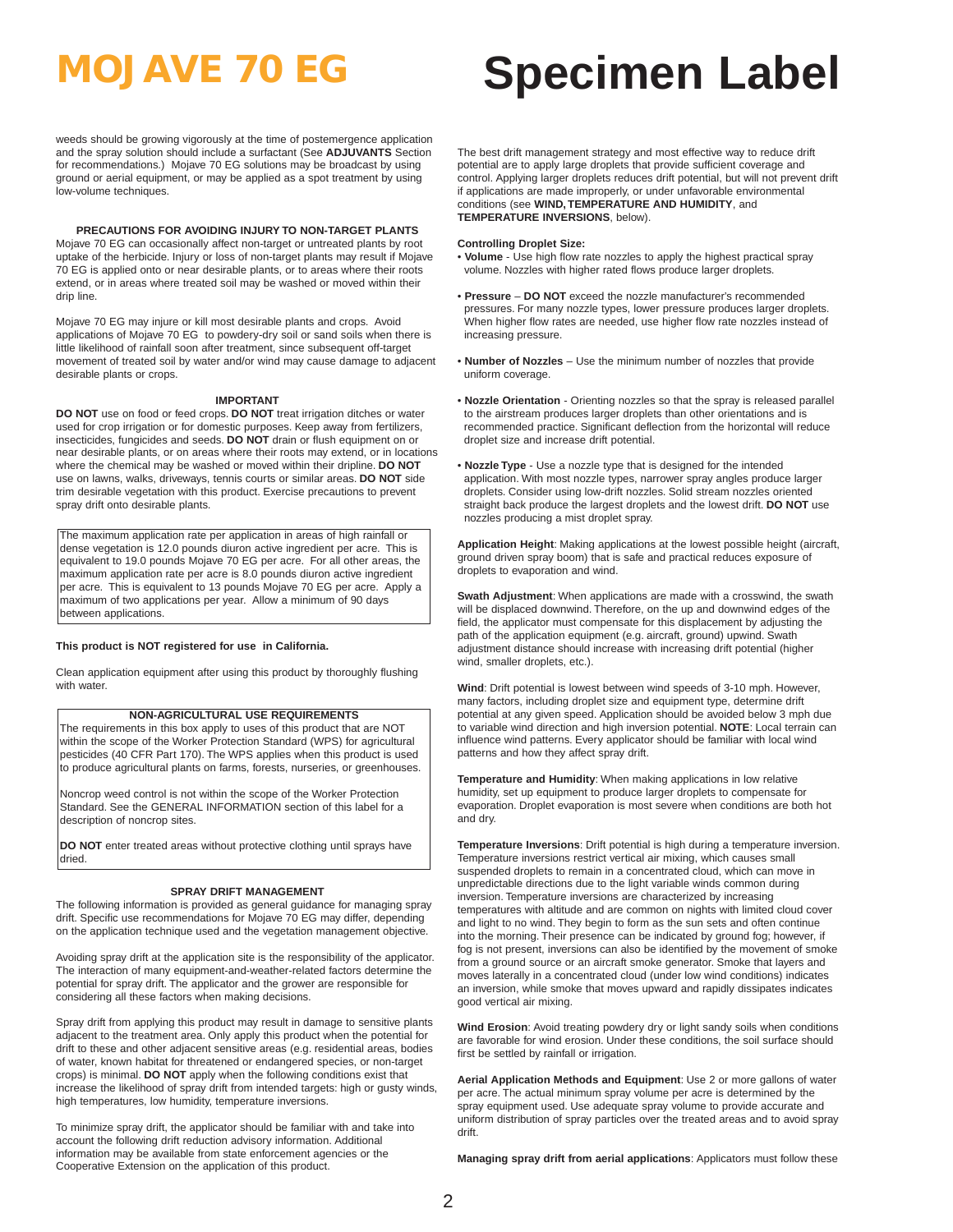requirements to avoid off-target drift movement: 1) boom length – the distance of the outermost nozzles on the boom must not exceed 3/4 the length of the wingspan or rotor, 2) nozzle orientation – nozzles must always point backward parallel with the air stream and never be pointed downward more than 45 degrees, and 3) application height – without compromising aircraft safety, applications should be made at a height of 10 feet or less above the crop canopy or tallest plants. Applicators must follow the most restrictive use cautions to avoid drift hazards, including those found in this labeling as well as applicable state and local regulations and ordinances.

**Ground Application (Broadcast)**: Use 5 or more gallons of water per acre. The actual minimum spray volume per acre is determined by the spray equipment used. Use adequate spray volume to provide accurate and uniform distribution of spray particles over the treated area and to avoid spray drift.

#### **WEEDS CONTROLLED BY MOJAVE 70 EG**

When used as directed, Mojave 70 EG provides preemergence or postemergence control with residual control of the weed species listed below. Annual weeds may be controlled by preemergence or postemergence applications of Mojave 70 EG. For established biennial and perennial vegetation control, postemergence treatments of Mojave 70 EG are recommended.

The length of residual weed control is dependent upon the weed spectrum present, the rate applied, and weather conditions. Residual control can be extended in areas with susceptible weed species, higher Mojave 70 EG use rates, lower precipitation and cooler soil temperatures. Residual control may be diminished when higher than average rainfall occurs.

Resistant Biotypes: Some weeds listed below may have naturally-occurring biotypes (plants within a given species that have a slightly different but distinct genetic makeup from other plants of that species) that are not effectively controlled by this and/or other herbicides (Oust®) with the ALS/AHAS enzymeinhibiting mode of action. If naturally-occurring ALS/AHAS-resistant biotypes are present in an area, Mojave 70 EG should be tank-mixed or applied sequentially with a registered herbicide that depends on a different mode of action to ensure control.

#### **WEEDS CONTROLLED1**

#### **GRASSES**

| <b>COMMON NAME</b>            | <b>SPECIES</b>            | <b>GROWTH HABIT<sup>2</sup></b> |
|-------------------------------|---------------------------|---------------------------------|
| Annual bluegrass              | (Poa annua)               | Α                               |
| Annual ryegrass               | (Lolium multiflorum)      | A                               |
| Annual sweet vernalgrass      | (Anthoxanthum odoratum)   | A                               |
| Bahiagrass <sup>7</sup>       | (Paspalum notatum)        | P                               |
| Barnyardgrass                 | (Echinochloa crusgalli)   | A                               |
| <b>Beardgrass</b>             | (Andropogon spp.)         | P                               |
| Bermudagrass <sup>7,8,9</sup> | (Cynodon dactylon)        | P                               |
| Big bluestem <sup>7</sup>     | (Andropogon gerardii)     | P                               |
| Broadleaf signalgrass         | (Brachiaria platyphylla)  | A                               |
| Canada bluegrass              | (Poa compressa)           | P                               |
| Cattail                       | (Typha spp.)              | P                               |
| Cheat                         | (Bromus secalinus)        | A                               |
| Cogongrass                    | (Imperata cylindrica)     | P                               |
| Crabgrass                     | (Digitaria spp.)          | A                               |
| Dallisgrass <sup>7</sup>      | (Paspalum dilatatum)      | P                               |
| Downy brome                   | (Bromus tectorum)         | A                               |
| Fall panicum                  | (Panicum dichotomiflorum) | A                               |
| Feathertop                    | (Pennisetum villosum)     | P                               |
| Fescue                        | (Festuca spp.)            | A/P                             |
| Foxtail                       | (Setaria spp.)            | A                               |
| Goosegrass                    | (Eleusine indica)         | A                               |
| Guineagrass                   | (Panicum maximum)         | P                               |
| Italian ryegrass              | (Lolium multiflorum)      | A                               |
| Johnsongrass                  | (Sorghum halepense)       | P                               |
| Kentucky bluegrass            | (Poa pratensis)           | P                               |
| Kyllinga                      | (Cyperus brevifolius)     | A                               |
| Lovegrass                     | (Eragrostis spp.)         | A/P                             |
| Maidencane                    | (Arundinaria amabilis)    | P                               |
| Orchardgrass                  | (Dactylis glomerata)      | P                               |
| Paragrass                     | (Brachiaria mutica)       | P                               |
| Peppergrass                   | (Lepidium virginicum)     | A                               |
| Phragmites                    | (Phragmites australis)    | P                               |
| Prairie cordgrass             | (Spartina pectinata)      | P                               |
| Prairie threeawn              | (Aristida oligantha)      | P                               |
| Quackgrass                    | (Agropyron repens)        | P                               |
| Rattail fescue                | (Vulpia myuros)           | Α                               |
| Reed canarygrass              | (Phalaris arundinacea)    | P                               |

# **MOJAVE 70 EG Specimen Label**

| Ricegrass                  | (Oryzopsis hymenoides)   | Α |
|----------------------------|--------------------------|---|
| Saltgrass <sup>7,8,9</sup> | (Distichlis stricta)     | P |
| Sand dropseed <sup>7</sup> | (Sporobolus cryptandrus) | Ρ |
| Sandbur                    | (Cenchrus spp.)          | A |
| Smooth brome               | (Bromus inermis)         | P |
| Sprangletop <sup>6,7</sup> | (Leptochloa spp.)        | A |
| Timothy                    | (Phleum pratense)        | P |
| Torpedograss               | (Panicum repens)         | P |
| Vaseygrass                 | (Paspalum urvillei)      | P |
| <b>Velvetgrass</b>         | (Holcus lanatus)         | Α |
| Wild barley                | (Hordeum spp.)           | A |
| Wild oats                  | (Avena fatua)            | A |
| Wirestem muhly             | (Muhlenbergia frondosa)  | P |
| Witchgrass                 | (Panicum capillare)      | A |
|                            |                          |   |

#### **BROADLEAF WEEDS<sup>1</sup>**

| <b>COMMON NAME</b>                              | <b>SPECIES</b>                          | <b>GROWTH HABIT<sup>2</sup></b> |
|-------------------------------------------------|-----------------------------------------|---------------------------------|
| Arrowwood                                       | (Pluchea sericea)                       | Α                               |
| Ageratum                                        | (Asteraceae houstonianum)               | P                               |
| Broom snakeweed <sup>3</sup>                    | (Gutierrezia sarothrae)                 | P                               |
| <b>Bull thistle</b>                             | (Cirsium vulgare)                       | В                               |
| <b>Burdock</b>                                  | (Arctium spp.)                          | B                               |
| Canada thistle <sup>7</sup>                     | (Cirsium arvense)                       | P                               |
| Carolina geranium                               | (Geranium carolinianum)                 | A                               |
| Carpetweed                                      | (Mollugo verticillata)                  | A                               |
| Clover                                          | (Trifolium spp.)                        | A/P                             |
| Cocklebur                                       | (Xanthium strumarium)                   | Α                               |
| Common chickweed                                | (Stellaria media)                       | A                               |
| Common ragweed                                  | (Ambrosia artemisiifolia)               | Α                               |
| Corn spurry                                     | (Spergula arvensis)                     | P                               |
| Dandelion                                       | (Taraxacum officinale)                  | P                               |
| Dayflower                                       | (Commelina spp.)                        | A/P                             |
| Desert Camelthorn                               | (Alhagi pseudalhagi)                    | P                               |
| Diffuse knapweed                                | (Centaurea diffusa)                     | A                               |
| Dock                                            | (Rumex spp.)                            | P                               |
| Dogfennel                                       | (Eupatorium capillifolium)              | Α                               |
| Filaree                                         | (Erodium spp.)                          | Α                               |
| Fleabane                                        | (Erigeron spp.)                         | A                               |
| Giant ragweed <sup>7</sup>                      | (Ambrosia trifida)                      | Α                               |
| Goldenrod                                       | (Solidago spp.)                         | P                               |
| Grey rabbitbrush                                | (Chrysothamnus nauseosus)               | P                               |
| Gromwell                                        | (Lithospermum spp.)                     | A                               |
| Groundcherry                                    | (Physalis spp.)                         | A/P                             |
| Hawksbeard                                      | (Crepis spp.)                           | A                               |
| Hoary vervain                                   | (Verbena stricta)                       | P                               |
| Horsenettle                                     | (Solanum carolinense)                   | P                               |
| Horseweed                                       | (Conyza canadensis)                     | Α                               |
| Indian mustard                                  | (Brassica juncea)                       | A                               |
| Japanese bamboo                                 | (Polygonum cuspidatum)                  | P                               |
| Knawel                                          | (Scleranthus annuus)                    | A                               |
| Kochia <sup>3</sup>                             | (Kochia scoparia)                       | Α                               |
| Lambsquarters                                   | (Chenopodium album)                     | Α                               |
| Lespedeza                                       | (Lespedeza spp.)                        | P                               |
| Little mallow                                   | (Malva parviflora)                      | В                               |
| Marigold                                        | (Tagetes spp.)                          | P                               |
| Milkweed                                        | (Asclepias spp.)                        | P                               |
| Miners lettuce                                  | (Montia perfoliata)                     | A                               |
| Morningglory                                    | (Ipomoea spp.)                          | A/P                             |
| Mullein                                         | (Verbascum spp.)                        | В                               |
| Nettleleaf goosefoot                            | (Chenopodium murale)                    | А                               |
| Oxeye daisy                                     | (Chrysanthemum leucanthemum)            | P                               |
| Pennycress                                      | (Thlaspi spp.)                          | Α<br>A                          |
| Pepperweed                                      | (Lepidium spp.)                         | Α                               |
| Pigweed <sup>6</sup>                            | (Amaranthus spp.)                       | P                               |
| Pineapple weed<br>Plantain                      | (Matricaria matricarioides)             | P                               |
|                                                 | (Plantago spp.)                         | P                               |
| Pokeweed                                        | (Phytolacca americana)                  | A                               |
| Prickly sida<br>Primrose                        | (Sida spinosa)<br>(Oenothera kunthiana) | P                               |
|                                                 |                                         | Α                               |
| Puncturevine<br>Purple loosestrife <sup>3</sup> | (Tribulus terrestris)                   | Ρ                               |
| Purslane                                        | (Lythrum salicaria)<br>(Portulaca spp.) | Α                               |
| Ragweed                                         | (Ambrosia spp.)                         | A                               |
| Rush skeletonweed <sup>3</sup>                  | (Chondrilla juncea)                     | B                               |
| Russian knapweed                                | (Centaurea repens)                      | P                               |
| Russian thistle <sup>3</sup>                    | (Salsola kali)                          | A                               |
| Saltbush                                        | (Atriplex spp.)                         | Α                               |
| Sesbania                                        | (Sesbania spp.)                         | Α                               |
|                                                 |                                         |                                 |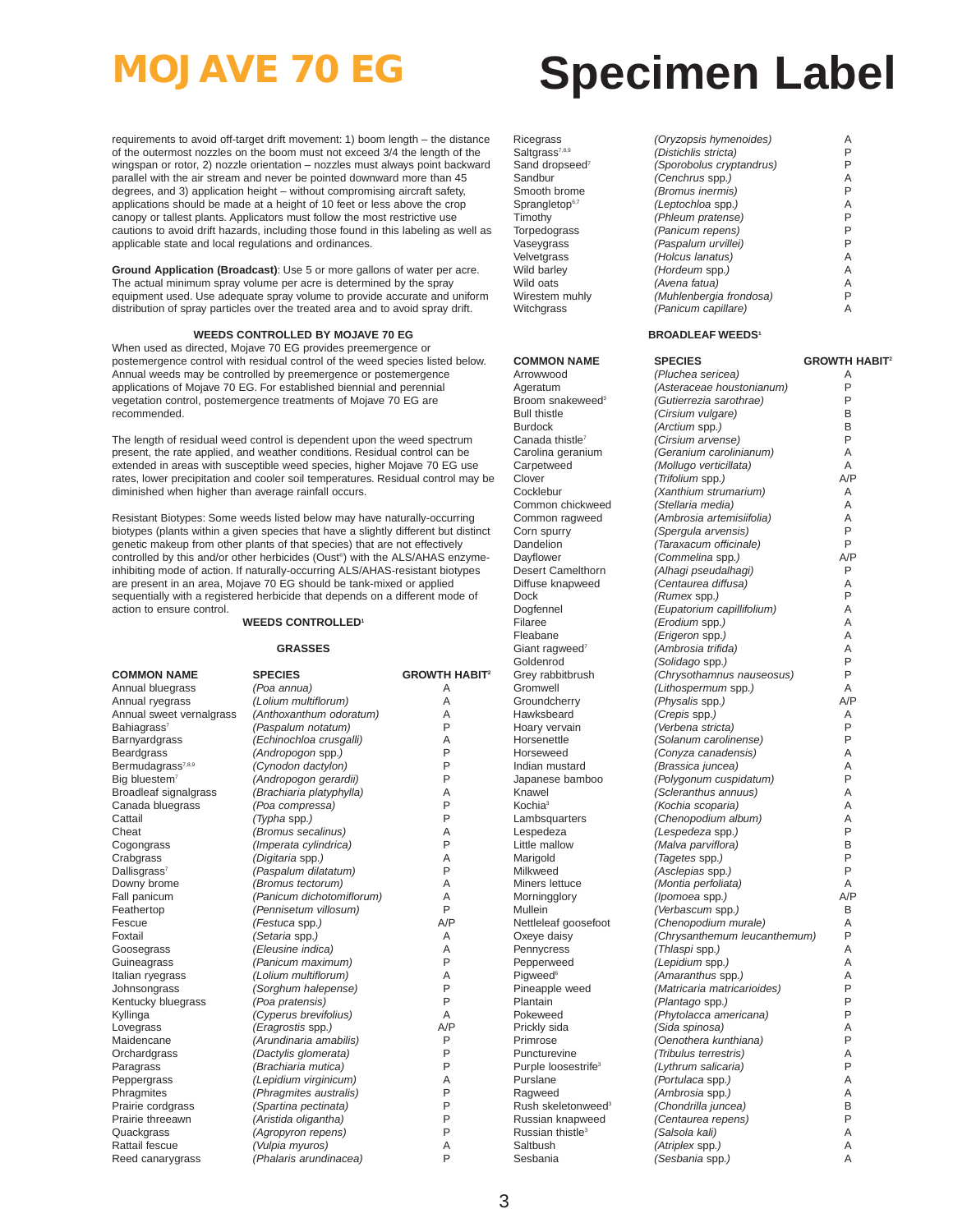| Sicklepod                    | (C              |
|------------------------------|-----------------|
| Silverleaf nightshade        | (S              |
| Shepherd's-purse             | (C              |
| Smartweed                    | (F              |
| Sorrell                      | (F              |
| Sowthistle                   | (S              |
| Speedwell                    | $\Lambda$       |
| Stinging nettle <sup>3</sup> | (l              |
| Sunflower                    | (               |
| Sweet clover                 | (               |
| Tansymustard                 | (L              |
| Texas thistle                | (               |
| √elvetleaf                   | $(\sqrt{2})$    |
| Nestern ragweed              | $(\mathcal{A})$ |
| <b>Nild buckwheat</b>        | (F              |
| Nild carrot                  | (L              |
| <b>Nild lettuce</b>          | (L              |
| Nild parsnip                 | (F              |
| Nild radish                  | (F              |
| Nild turnip                  | (E              |
| Noollyleaf bursage           | (F              |
| Yellow starthistle           | (C              |
| rellow woodsorrel            | (٥              |
|                              |                 |

| Sicklepod                    | (Cassia obtusifolia)      | Α   |
|------------------------------|---------------------------|-----|
| Silverleaf nightshade        | (Solanum elaeagnifolium)  | P   |
| Shepherd's-purse             | (Capsella bursa-pastoris) | A   |
| Smartweed                    | (Polygonum spp.)          | A/P |
| Sorrell                      | (Rumex spp.)              | P   |
| Sowthistle                   | (Sonchus spp.)            | A   |
| Speedwell                    | (Veronica spp.)           | A   |
| Stinging nettle <sup>3</sup> | (Urtica dioica)           | P   |
| Sunflower                    | (Helianthus spp.)         | A   |
| Sweet clover                 | (Melilotus spp.)          | A/B |
| Tansymustard                 | (Descurainia pinnata)     | A   |
| Texas thistle                | (Cirsium texanum)         | P   |
| Velvetleaf                   | (Abutilon theophrasti)    | A   |
| Western ragweed              | (Ambrosia psilostachya)   | P   |
| Wild buckwheat               | (Polygonum convolvulus)   | A   |
| Wild carrot                  | (Daucus carota)           | B   |
| Wild lettuce                 | (Lactuca spp.)            | A/B |
| Wild parsnip                 | (Pastinaca sativa)        | В   |
| Wild radish                  | (Raphanus raphanistrum)   | B   |
| Wild turnip                  | (Brassica campestris)     | B   |
| Woollyleaf bursage           | (Franseria tomentosa)     | P   |
| Yellow starthistle           | (Centaurea solstitialis)  | A   |
| Yellow woodsorrel            | (Oxalis stricta)          | P   |
|                              |                           |     |

### **VINES AND BRAMBLES1**

| <b>COMMON NAME</b>            | <b>SPECIES</b>                | <b>GROWTH HABIT<sup>2</sup></b> |
|-------------------------------|-------------------------------|---------------------------------|
| Blackberry <sup>4</sup>       | (Rubus spp.)                  | Р                               |
| Dewberry <sup>4</sup>         | (Rubus spp.)                  |                                 |
| Field bindweed                | (Convolvulus arvensis)        | Р                               |
| Greenbriar                    | (Smilax spp.)                 | P                               |
| Hedge bindweed                | (Calystegia seguium)          | Α                               |
| Honeysuckle                   | (Lonicera spp.)               | P                               |
| Kudzu <sup>5</sup>            | (Pueraria lobata)             | P                               |
| Morningglory                  | (lpomoea spp.)                | A/P                             |
| Poison ivy                    | (Rhus radicans)               | P                               |
| Redvine                       | (Brunnichia cirrhosa)         | Р                               |
| Trumpetcreeper <sup>7</sup>   | (Campsis radicans)            | P                               |
| Virginia creeper <sup>7</sup> | (Parthenocissus quinquefolia) | P                               |
| Wild buckwheat                | (Polygonum convolvulus)       | P                               |
| Wild grape                    | <i>(Vitis spp.)</i>           | P                               |
| Wild rose                     | (Rosa spp.)                   | P                               |

#### **BRUSH SPECIES1**

Mojave 70 EG controls more than 30 species of brush.

- <sup>1</sup> The higher rates should be used where heavy or well established infestations occur.
- $2$  Growth Habit A = Annual, B = Biennial, P Perennial.
- <sup>3</sup> For best results, early postemergence applications are required. <sup>4</sup> Control is species dependent. Some Rubus species may not be completely
- controlled. <sup>5</sup> Use a minimum of 75 GPA – Control of established stands may require
- repeat applications. <sup>6</sup> Control is species dependent. A tank-mix with PENDULUM® herbicide for
- preemergence control and/or a postemergence application of a labeled herbicide may be required.
- <sup>7</sup> Use at least 13 pounds Mojave 70 EG per acre.
- <sup>8</sup> For best results, tank-mix with Oust.
- <sup>9</sup> Control of established stands may require repeat applications.

#### **ADJUVANTS**

#### **Always use a spray adjuvant for postemergence applications of Mojave 70 EG.**

**Nonionic Surfactants:** Use a nonionic surfactant at the rate 0.25% v/v or higher of the total spray volume (0.25% v/v is equivalent to 1 quart in 100 gallons) in accordance with the surfactant labeling. For best results, select a nonionic surfactant with a HLB (hydrophilic to lipophilic balance) ratio between 12 and 17 with at least 70% surfactant in the formulated product. Alcohols, fatty acids, horticultural spray oils, ethylene glycol or diethylene glycol should not be considered as surfactants to meet these requirements.

**Methylated Seed Oils or Vegetable Oil Concentrates:** To aid in Mojave 70 EG deposition and uptake by plants under moisture or temperature stress, methylated seed oil or vegetable oil concentrate may be used at 1.5 to 2 pints per acre. When using spray volumes greater than 30 gallons per acre, mix methylated seed oil or vegetable oil concentrate at a rate of 1% of the total spray volume or alternatively use a nonionic surfactant as described above.

## **MOJAVE 70 EG Specimen Label**

Methylated seed oil is the adjuvant of choice for enhanced control of perennial weeds.

**Silicone-Based Surfactants:** Silicone-based surfactants allow greater spreading of the spray droplet on the leaf surface, compared to conventional nonionic surfactants. However, some silicone-based surfactants may dry too quickly, limiting herbicide uptake. Refer to the surfactant manufacturer's label for specific recommendations.

**Fertilizer/Surfactant Blends:** Nitrogen-based liquid fertilizers such as 28% N, 32% N, 10-34-0, or ammonium sulfate may be used with Mojave 70 EG at 2 to 3 pints per acre in combination with the recommended rate of nonionic surfactant, methylated seed oil or vegetable oil concentrate. Tank mixes with nitrogen-based fertilizers without a nonionic surfactant, methylated seed oil or vegetable oil concentrate is not recommended.

#### **APPLICATION INSTRUCTIONS**

Mojave 70 EG effectively controls many annual weeds when applied either preemergence or postemergence, as well as many perennial weeds when applied postemergence (See the **WEEDS CONTROLLED** Section for a list of susceptible weeds).

Mix Mojave 70 EG as described above and apply with properly calibrated equipment to uniformly deliver the desired spray volume to the treatment area. Maintain adequate agitation during application to keep Mojave 70 EG suspended in spray mixture.

Apply Mojave 70 EG at 7 to 19 pounds of product per acre. Rates as low as 5 pounds of Mojave 70 EG per acre may be used, but must be tank mixed with another herbicide (see **TANK MIXES** Section below). For retreatment within the same growing season, use less than 7 pounds Mojave 70 EG per acre. **DO NOT** apply more than a total of 19 pounds Mojave 70 EG per acre in a 12 month period.

The maximum application rate per application in areas of high rainfall or dense vegetation is 12.0 pounds diuron active ingredient per acre. This is equivalent to 19.0 pounds Mojave 70 EG per acre. For all other areas, the maximum application rate per acre is 8.0 pounds diuron active ingredient per acre. This is equivalent to 13 pounds Mojave 70 EG per acre. Apply a maximum of two applications per year. Allow a minimum of 90 days between applications.

The length of residual weed control achieved with Mojave 70 EG may be significantly affected by rainfall amounts. To achieve the desired residual control with increasing rainfall amounts, higher rates of Mojave 70 EG should be applied. As a general guideline the Mojave 70 EG rates listed below are recommended for different annual rainfall amounts. Actual use rates will vary depending upon the length of residual control desired, weed pressure and environmental conditions.

**Average Annual Rainfall in Inches Rate of Mojave 70 EG / Acre**<br>Less than 15 inches **Rate 10** to the motor of the threater than 15 inches Less than 15 inches than 15 inches than 15 inches that the state of product that the state of product that the state of product that the state of product that the state of product that the state of product that the state o Greater than 35 inches 13-19 pounds of product

8-13 pounds of product

\*For initial applications, apply Mojave 70 EG at 5 to 6 pounds per acre in combination with another herbicide (see **TANK MIXES** Section below).

**Postemergence Applications:** Always use a spray adjuvant (See ADJUVANTS Section of this label) in postemergence applications. For optimum performance on hard-to-control perennial weeds, apply 100 gallons per acre or less in combination with 1 quart per acre of methylated seed oil. For quicker burndown of target weeds, tank mix Mojave 70 EG with products such as Roundup or Finale® (See **TANK MIXES** Section below for other product recommendations).

**Spot Treatments:** Mojave 70 EG may be used as a follow-up treatment to control escapes or weed encroachment in a bareground situation. To prepare the spray solution, thoroughly mix 0.5 to 1 pound of Mojave 70 EG plus an adjuvant in each gallon of water. **DO NOT** exceed 19 pounds Mojave 70 EG per acre in a 12 month period. For increased burndown, tank mix with Roundup®, Finale, or similar products (See **TANK MIXES** Section below for other product recommendations).

#### **TANK MIXES**

Mojave 70 EG may be tank-mixed with Roundup, Karmex® (Diuron), Oust, Garlon®, Finale, MSMA, Banvel®, Vanquish®, PENDULUM, PLATEAU® or ARSENAL®. Tank-mixes with 2,4-D or products that contain 2,4-D, may reduce